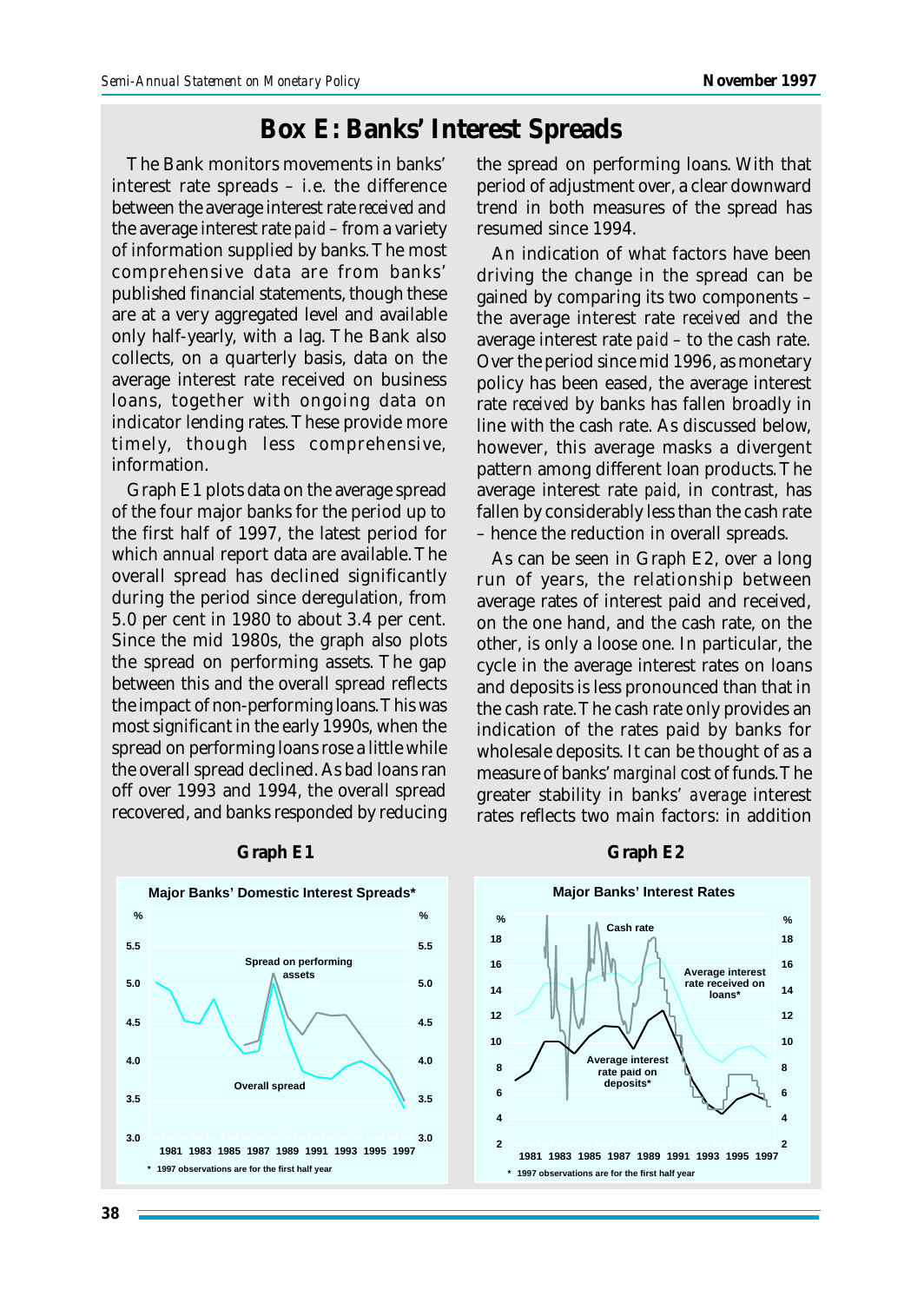to funds raised in wholesale markets, banks also offer retail deposits where interest rates do not vary much; and they also have a sizeable proportion of deposits and loans at fixed rates on which interest rates change only on roll-over, rather than when the cash rate changes.

#### **Margins on Loans**

As noted, not all interest rates on loans have fallen in line with the cash rate: some have fallen by more and some by less. This is illustrated in Tables E1 and E2, which show the net change since the June quarter 1996, the period during which monetary policy has been eased, in a variety of indicator lending rates and, where available, the change in the average overall interest rates paid.

#### *Variable-rate loans*

Table E1 shows movements in interest rates on various types of variable-rate loans. The points to note from the table are as follows:

- The *standard variable housing rate* loan has fallen by 3.8 percentage points over the period, which is 1.3 percentage points more than the fall in the cash rate, implying a sharp contraction in margins; this is also evident, though to a lesser extent, for *basic* housing loans. This reflects the increase in competition in the housing loan market, spurred on by the growth of mortgage managers. Against this, rates on *honeymoon* loans have fallen by less than the cash rate, as banks have pulled back from these types of loans.
- The indicator rates on small business *overdrafts* and *term* loans have fallen broadly in line with the cash rate, consistent with these margins remaining steady. However, as the interest rate on term loans is lower than for overdrafts, there has been some shift out of overdrafts into term loans. Banks have also introduced new products such as overdrafts and term loans secured by equity in residential property. The rate on *residential-secured overdrafts* has fallen

by over 2 percentage points more than the cash rate, as banks have come to recognise more explicitly the quality of security supporting business loans. As a result of the growing popularity of these new products, average interest received across all variable-rate small business loans has fallen by about 3 percentage points since mid 1996. This is larger than the fall in the cash rate, though this trend has only become apparent in the latest preliminary figures for the September quarter 1997.

• In the case of large business loans, the indicator rate for *overdrafts* has fallen by slightly less than the cash rate while the indicator rate for term loans has fallen by a little more. Overall, the preliminary figures for the September quarter 1997 suggest that the overall interest rate on loans to large businesses has fallen by slightly more than the cash rate since mid 1996.

## *Bills*

Interest rates on bill lines have moved in line with the cash rate, as they are priced directly off yields in the money market.

## *Fixed-rate loans*

Interest rates on fixed-rate loans are priced off capital market interest rates of relevant maturities, rather than the cash rate. Table E2 shows movements for 3-year fixed-rate loans and the movement in their funding cost, proxied by the 3-year rate in swap markets. For small and large business loans, the change in the average interest rate received on all existing fixed-rate loans outstanding is also shown.

*Indicator* rates have fallen broadly in line with the swap rate since mid 1996. However, the average interest rate received on all *existing* business fixed-rate loans has fallen by less than the swap rate. The smaller fall in the overall interest rate received than in the indicator rates for new loans reflects the fact that the latter have not yet worked their way through the stock of existing loans. Of